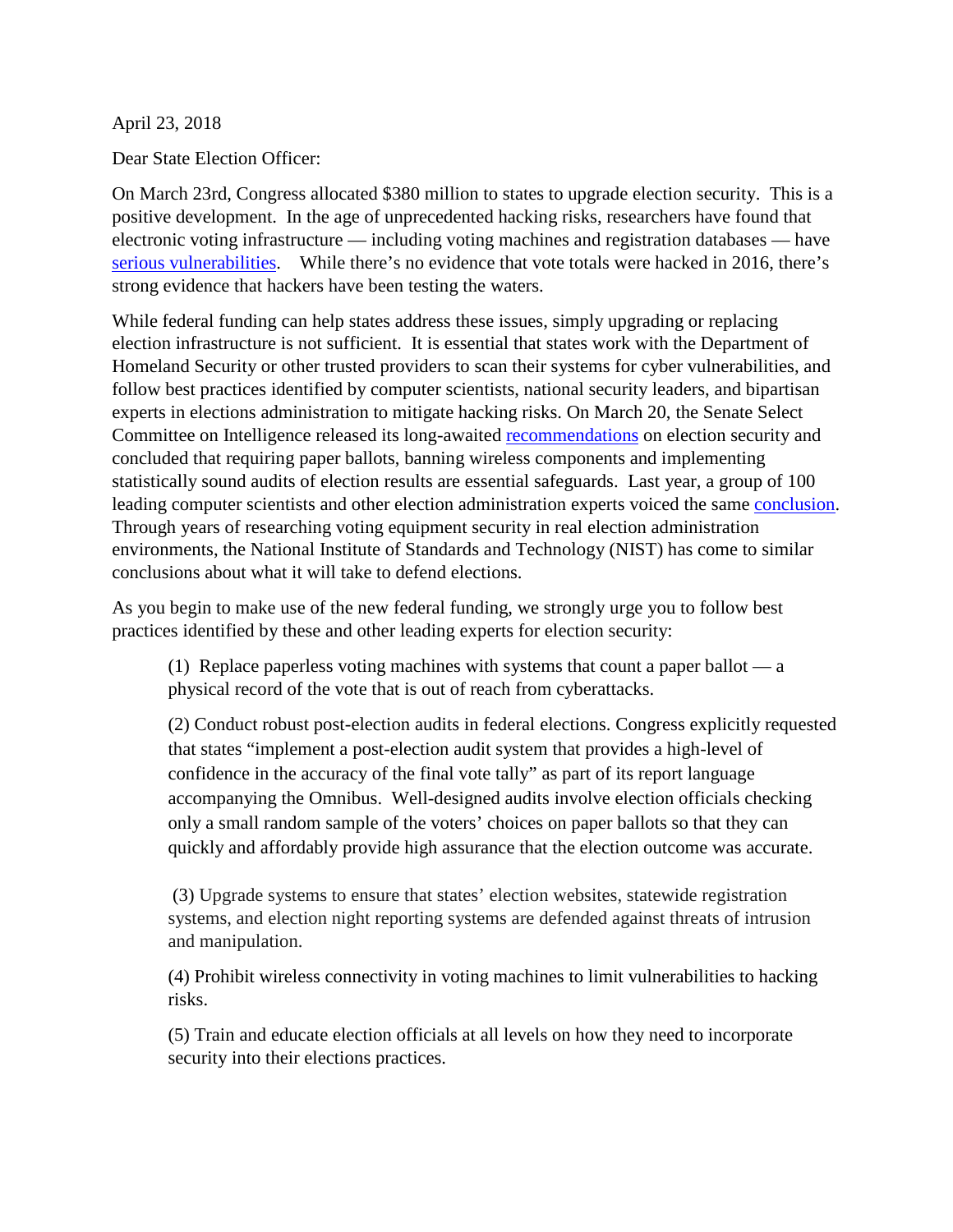We, the undersigned, believe that these represent sensible and cost-effective solutions to the rising challenges of election security. We urge you to take steps to safeguard elections using these proven best practices.

Sincerely,

**Adam Brandon**  President, FreedomWorks

**Duncan Buell** NCR Professor of Computer Science and Engineering, University of South Carolina

**Michael Chertoff**  Former Secretary of Homeland Security

**Kristen Clarke** President, Lawyers' Committee for Civil Rights Under Law

**Edgardo Cortes** Former Commissioner of Elections, Virginia

**David L. Dill** Donald E. Knuth Professor, Emeritus, in the School of Engineering, Stanford University

**Jamie Fly**  Senior Fellow, German Marshall Fund

**Karen Hobert Flynn** President, Common Cause

**Trey Grayson**  Former Secretary of State, Kentucky

**Alex Halderman** Professor of Computer Science, University of Michigan

**Joseph Lorenzo Hall**  Chief Technologist, Center for Democracy and Technology

**General Michael Hayden (Ret.)** Former Director of the National Security Agency and Director of Central Intelligence

**David Jefferson (Ret.)** Lawrence Livermore National Laboratory

**Douglas W. Jones** Department of Computer Science, University of Iowa

**Rick Ledgett** Former Deputy Director of the National Security Agency

**Ambassador Douglas Lute (Ret.)** Former US Ambassador to NATO Lieutenant General, US Army

**Michael Morell** Former Acting Director and Deputy Director of the Central Intelligence Agency

**Lawrence Norden** Deputy Director, Democracy Program, Brennan Center for Justice at NYU School of Law

**Grover Norquist**  President, Americans for Tax Reform

**Michael O'Hanlon** Senior Fellow, Brookings Institution

**Tammy Patrick** Senior Advisor at Democracy Fund; Former Member of the Presidential Commission on Election Administration